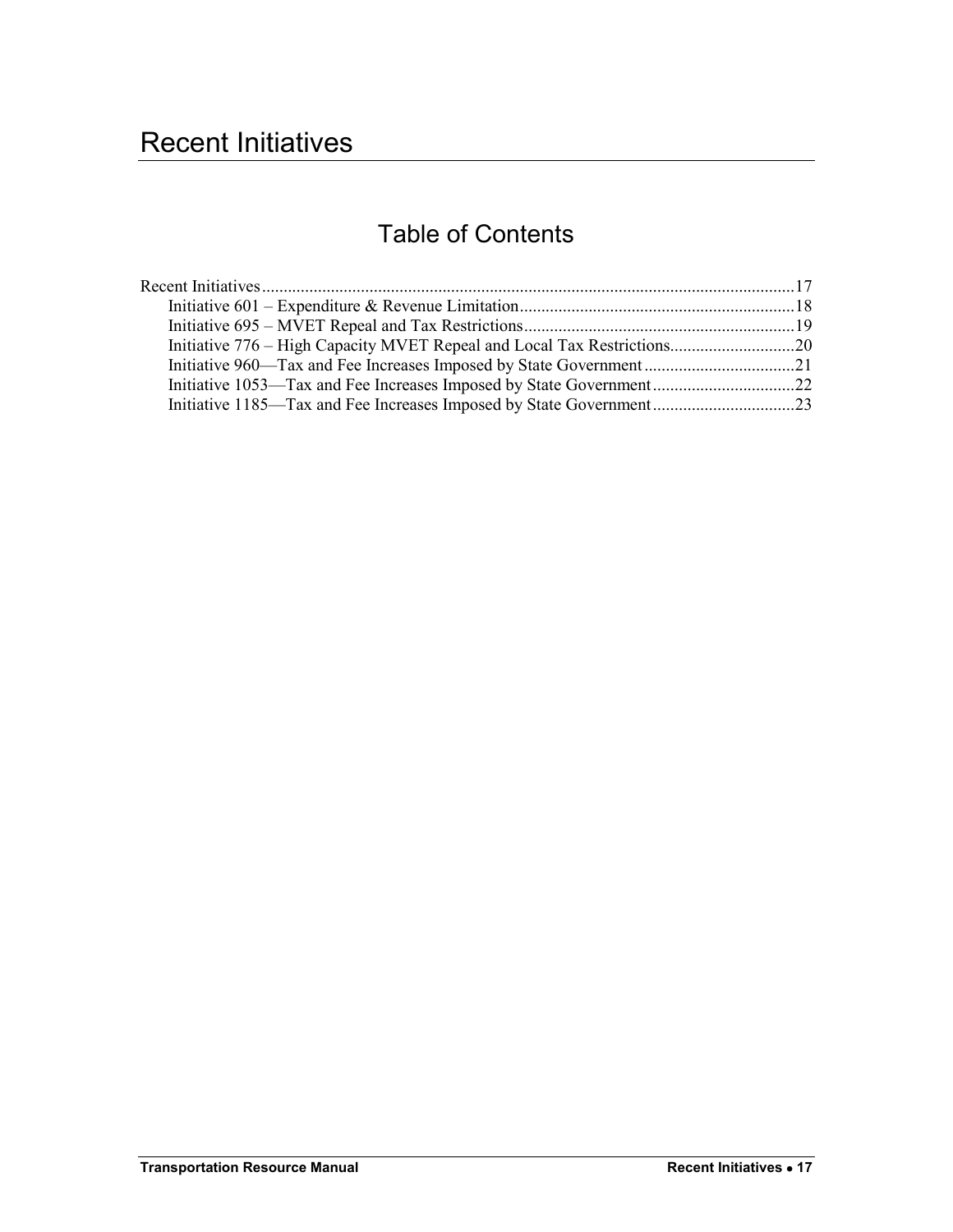### <span id="page-1-0"></span>Initiative 601 – Expenditure & Revenue Limitation

### **Background**

In November 1993, Washington voters approved Initiative 601, which limits spending from the state's General Fund. I-601 also contains certain restrictions on tax and fee increases. The initiative is codified as Chapter 43.135 RCW.

### Main Provisions

- Spending limits apply only to state General Fund: The spending limits imposed by I-601 apply only to expenditures from the state General Fund. Transportation-related funds and accounts that do not reside within the state General Fund are not subject to the spending limits. Examples of such funds and accounts include the Motor Vehicle Fund (MVF) and the Transportation Fund (TF).
- State agencies restricted from increasing fees: I-601 provides that fees may not be increased in any fiscal year by a percentage greater than the fiscal growth factor (reflecting population growth and inflation), unless the Legislature specifically authorizes the increase. No distinction is made between transportation-related fees and other government fees. Money charged by state government as penalties, fines, or forfeitures are not restricted by this provision.
- I-601 requires a two-thirds vote of the Legislature for tax increases. Transportation tax increases were interpreted to be exempt from the 601 two-thirds vote requirement.

### Subsequent Actions

To date, the only case involving the application of I-601 to transportation-related funds and accounts is Western Petroleum Importers v. Friedt. This case upheld the Legislature's action to revoke a tax break given to producers of gasohol. However, this case examined a specific voterapproval section of I-601 that expired in 1995.

In February 2013, in *League of Education Voters v. State*, the State Supreme Court ruled that the 2/3 legislative vote requirement for tax increases was unconstitutional because it conflicted with Article II, section 22. See the section on initiative 1185 for more information.

The legislative role in authorizing fee increases has been clarified most recently by a formal opinion from the State Attorney General regarding the impact of initiative 1185.

For more background on I-1185 see: [House Office of Program Research Initiative 1185](http://www.leg.wa.gov/House/Committees/OPRGeneral/Documents/2012/I-1185%20summary.pdf)  **[Summary](http://www.leg.wa.gov/House/Committees/OPRGeneral/Documents/2012/I-1185%20summary.pdf)**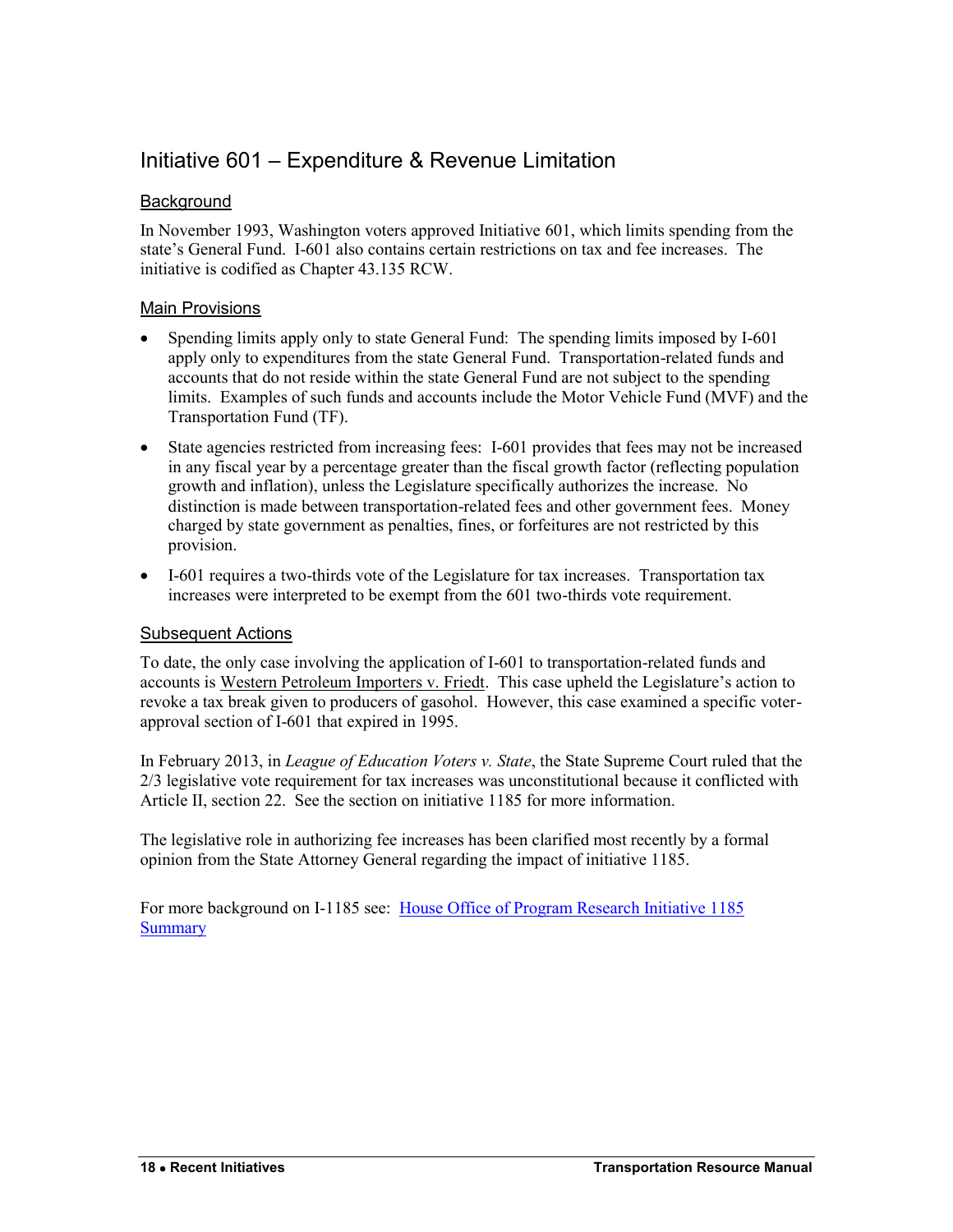### <span id="page-2-0"></span>Initiative 695 – MVET Repeal and Tax Restrictions

### **Background**

In November 1998, Washington voters passed Referendum 49 restructuring the statewide Motor Vehicle Excise Tax (MVET). Two of the main effects of Referendum 49 were to: (1) reduce taxes by changing the depreciation schedule; and (2) redirect 39.5% of MVET revenues from the state General Fund to the motor vehicle fund. The referendum also authorized \$1.9 billion in fuel tax bonds for transportation projects and programs.

### Main Provisions

The voters passed Initiative 695 (I-695) on November 2, 1999, repealing the MVET and nullifying many of the provisions of Referendum 49.

#### Subsequent Actions

The constitutionality of I-695 was challenged and brought before King County Superior Court. On March 14, 2000, the court ruled that the I-695, in its entirety, was unconstitutional.

In response to the court action, on March 22, 2000, the Legislature passed SB 6865 reinstating many of the provisions of the initiative (Chapter 1,  $1<sup>st</sup>$  Special Session, Laws of 2000). The State Supreme Court affirmed the Superior Court decision on October 26, 2000.

SB 6865 repealed the remaining state MVET, the state travel trailer and camper excise tax, and the state clean air excise tax in their entirety. It also increased the annual vehicle registration fee (license tab fee) to \$30 for passenger cars, cabs, motor homes, motorcycles, and tow trucks.

In the aggregate, it is estimated that I-695 reduced motor vehicle taxes and fees by as much as \$1.1 billion in the 1999-01 Biennium and up to \$1.7 billion in the 2001-03 Biennium. On an annual basis, I-695 reduced taxes and fees by an average of \$142 per registered vehicle. Of this loss in revenue, approximately 45% would typically have gone to state government, 24% to local government, and 31% to local transit districts.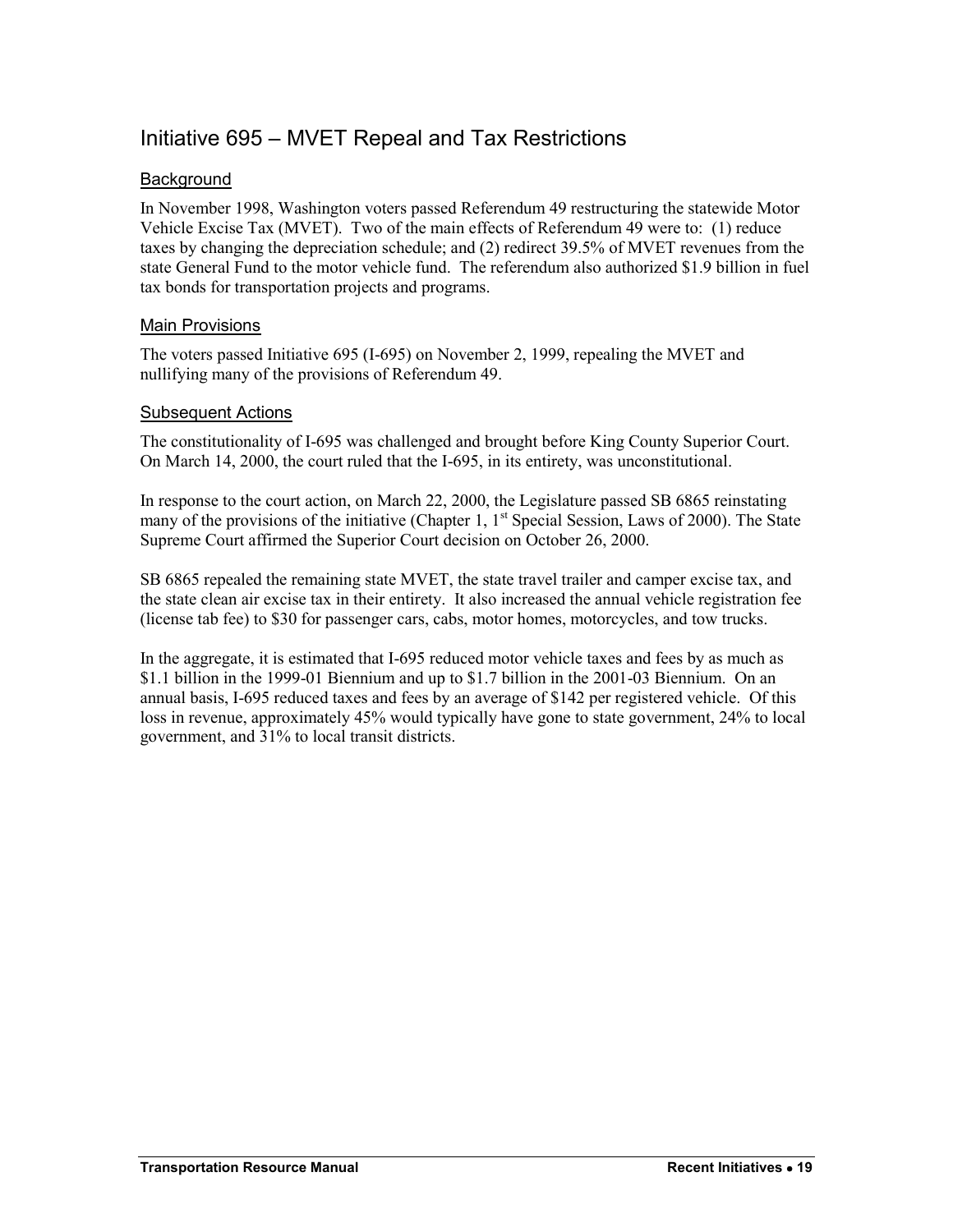### <span id="page-3-0"></span>Initiative 776 – High Capacity MVET Repeal and Local Tax Restrictions

### **Background**

I-776 was passed by the voters on November 5, 2002.

### Main Provisions

- State combined license fee for light trucks: The combined license fee schedule contained in RCW 46.16.070 was amended so that trucks with a Declared Gross Weight of 8,000 pounds or less pay a combined license fee of \$30.
- High Capacity Transportation MVET: The authority of a Regional Transit Authority (RTA), and certain other eligible transit districts, to levy a voter-approved, high capacity transportation MVET was repealed.
- Local option vehicle license fee: The statute authorizing a county or a qualified city or town to impose a voter-approved vehicle license fee of up to \$15 per year was repealed. The following four counties had imposed the fee: Douglas; King; Pierce; and Snohomish **Counties**

#### Subsequent Actions

Prior to I-776's effective date, a legal action was filed against the state challenging the Initiative's constitutionality. This legal challenge, and other court decisions that came later, required the Department of Licensing to continue collecting the local option fees on behalf of the local jurisdictions that had imposed the fees. Douglas and Snohomish Counties chose not to join the law suit and stopped imposing the local option vehicle fee after the effective date of the Initiative.

In October 2003, the Washington State Supreme Court issued a decision holding that I-776 did not violate the Washington Constitution. Shortly after, all state and local fees were changed to comply with the Initiative. State and local governments were ordered to refund the gross weight fees and local option vehicle fees that had continued to be collected while the suit was pending. The fees were refunded in October of 2004.

I-776 repealed the MVET for RTAs (i.e., Sound Transit). However, Sound Transit had issued bonds in 1999 pledging the MVET revenue as security. In 2006, the Washington State Supreme Court upheld Sound Transit's authority to continue collecting the MVET until the bonds are paid off. The court finding was based on Article I, section 23 of the Washington Constitution relating to impairment of contracts.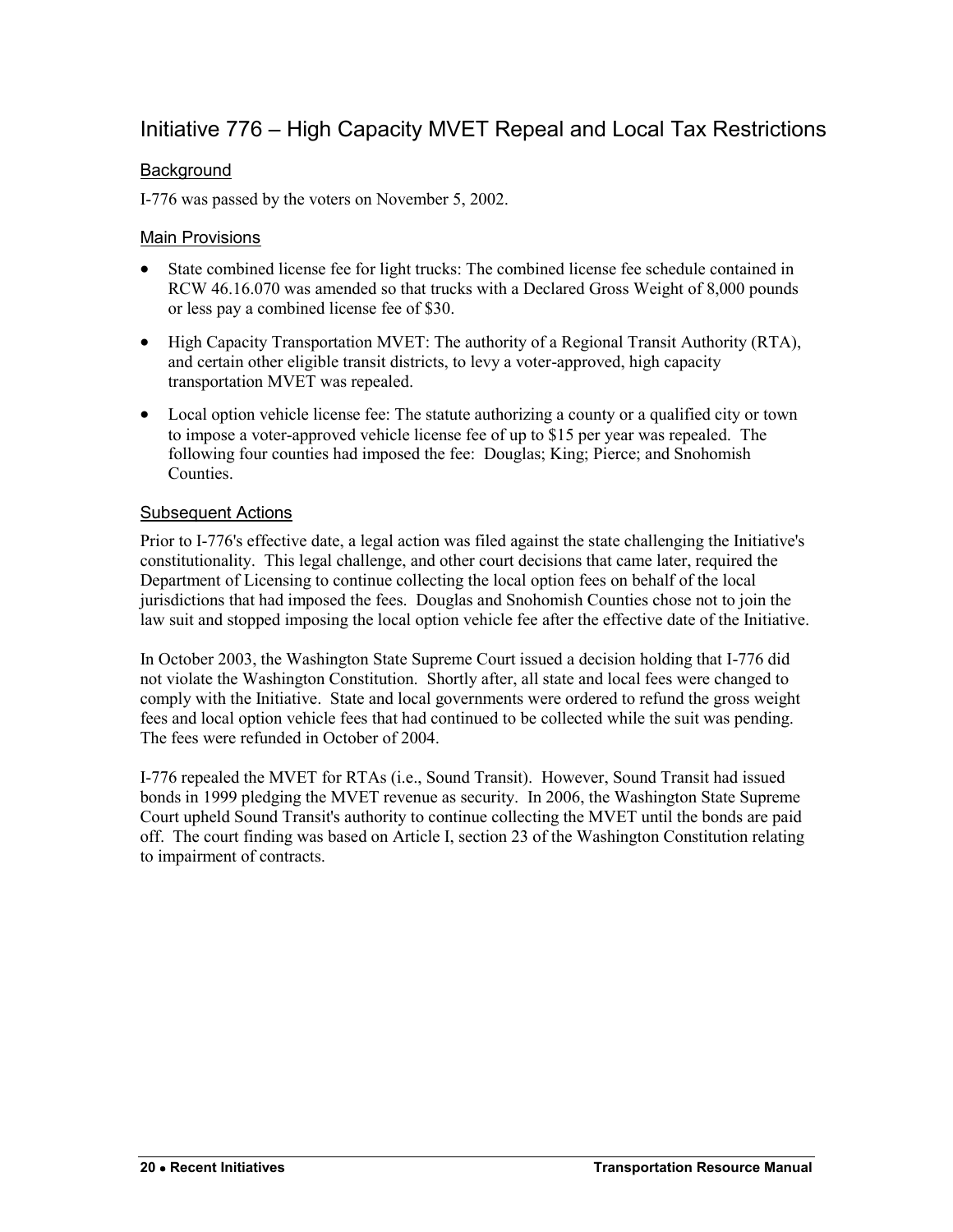### <span id="page-4-0"></span>Initiative 960—Tax and Fee Increases Imposed by State Government

### **Background**

Initiative 960 was approved by the voters on November 6, 2007.

### Main Provisions

Tax increases—The Initiative declares that legislative actions that "raise taxes" require a twothirds vote of each legislative chamber, and states that tax increases may be referred to the voters for their approval or rejection.

The Initiative defined the phrase "raises taxes" to mean any action or combination of actions by the Legislature that increases state tax revenue deposited in any fund, budget, or account, regardless of whether the revenues are deposited into the general fund (see RCW 43.135.034(1)(b)).

In addition, an advisory vote of the people is required on legislative actions that raise taxes if the legislative action is "blocked from a public vote" or is not referred to the people through referendum or initiative.

Fee increases--The Initiative requires prior legislative approval of fees, both when imposing new fees or increasing existing fees, regardless of whether the fee increase exceeds the fiscal growth factor. A simple majority vote in each Legislative chamber is required to authorize fee increases.

Public information on tax and fee increases—The Initiative specifies requirements and processes for the Office of Financial Management to publicize a ten-year cost projection and legislators' votes on any bill raising taxes or fees.

### Subsequent Actions

The tax increase provisions of Initiative 960 were temporarily suspended during the 2010 Legislative session. Later, in *League of Education Voters v. State*, the State Supreme Court ruled that the 2/3 legislative vote requirement for tax increases was unconstitutional because it conflicted with Article II, section 22. See the section on initiative 1185 for more information.

The legislative role in authorizing fee increases has been clarified most recently by a formal opinion from the State Attorney General regarding the impact of initiative 1185. See the section on initiative 1185 for more information.

For more background on Initiative 960 see: [Senate Committee Services Initiative 960 Summary](http://www.leg.wa.gov/Senate/Committees/Documents/Initiatives/2007/I960Summary.pdf)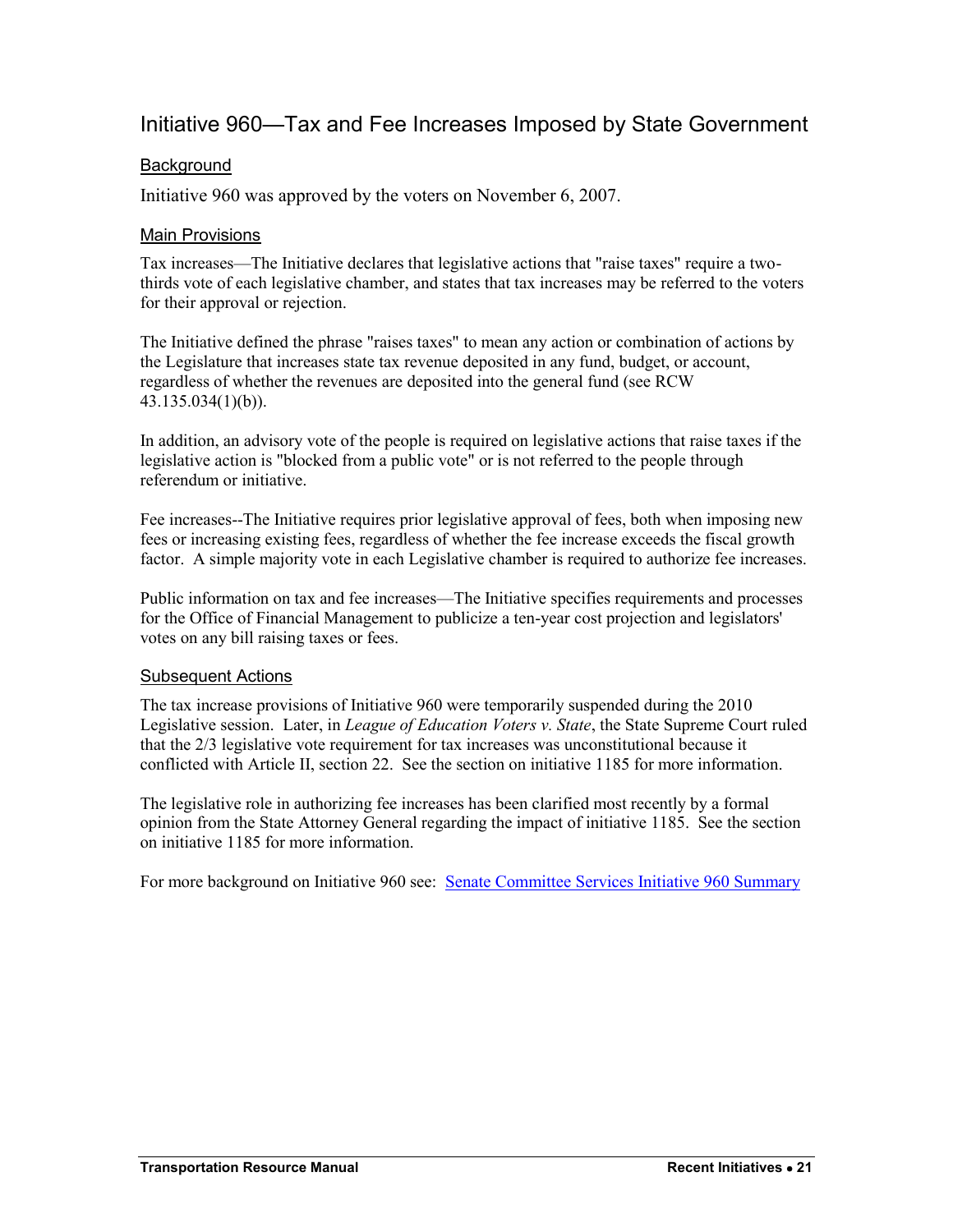### <span id="page-5-0"></span>Initiative 1053—Tax and Fee Increases Imposed by State Government

### **Background**

Initiative 1053 was approved by the voters on November 2, 2010.

### Main Provisions

Initiative 1053 reinstates the statutory requirement that any action or combination of actions by the legislature that raises state taxes must be approved by either a two-thirds vote in both houses of the legislature or approved in a referendum to the people.

The Initiative also restates that new or increased state fees must be approved by a majority vote in both houses of the Legislature.

#### Subsequent Actions

In February 2013, in *League of Education Voters v. State*, the State Supreme Court ruled that the 2/3 legislative vote requirement for tax increases was unconstitutional because it conflicted with Article II, section 22. See the section on initiative 1185 for more information.

The legislative role in authorizing fee increases has been clarified most recently by a formal opinion from the State Attorney General regarding the impact of initiative 1185. See the section on initiative 1185 for more information.

For more background on Initiative 1053 see: [House Office of Program Research Initiative](http://www.leg.wa.gov/House/Committees/OPRGeneral/Documents/2010/1053%20summary.pdf)  [Summary 1053](http://www.leg.wa.gov/House/Committees/OPRGeneral/Documents/2010/1053%20summary.pdf)